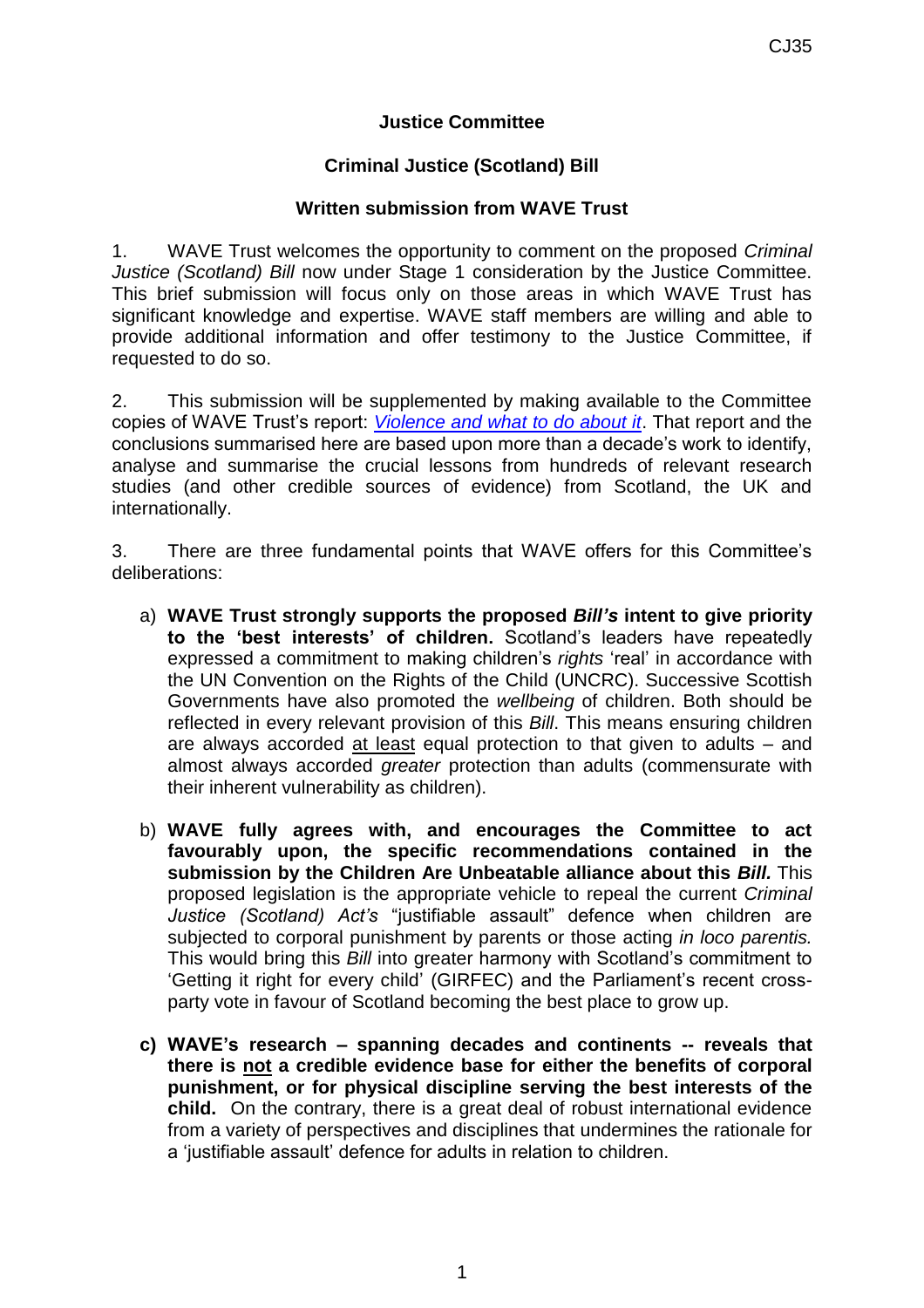4. In its *Violence and what to do about* it report, WAVE Trust extensively reviewed the research on the root causes of interpersonal violence. It also presents evidencebased recommendations for how best to prevent it from happening in the first place, as well as to keeping it from becoming an intergenerational problem for children, families, society and the public purse. This evidence base has grown and become more nuanced in the years since the publication of WAVE's original report. Upon request, WAVE can provide key examples of the latest research.

5. To summarise, WAVE's extensive review of the evidence showed that interpersonal violence requires an internal, personal propensity to react violently to the varied external, societal events that trigger such reactions. Without that propensity, such 'triggers' rarely result in violent behaviour. That propensity is not an inherent part of 'human nature'. Instead, it is a *learned* behaviour/response. The social, emotional and neurological propensity to violence is usually learned – or, hopefully, avoided -- in response to the treatment and experiences of very young children in the earliest part of their lives.

6. The prime cause of a child developing a propensity to violence is absence of empathy; itself a result of the failure of parents or primary carers to attune and positively/securely attach with infants. **Absence of such parental attunement/attachment, combined with harsh discipline, is a recipe for violent, antisocial offspring**. The above findings flow from a body of research evidence tracing violent behaviour to parental competence and methods of family discipline; poor child rearing; and, "unskilled parenting".

7. The same international, interdisciplinary research indicates that some *parents unwittingly develop a propensity toward violence in their young children*. Such parents use little positive reinforcement, while effective punishment for deviant behaviours is missing or erratic, and "dozens of daily interactions" reinforce coercive, negative behaviour. Poorly skilled parents often themselves respond by shouting or hitting, which can escalate in an upward spiral of aggressive interactions. The net result is that the child learns both the techniques and the moral justification for violence from the parents.

8. Most relevant to repealing the 'justifiable assault' defence is all the research indicating that a key predictor of future interpersonal violence is *harsh family discipline*. A plethora of studies indicate that harsh or explosive discipline of children leads to violence and criminality -- and that discipline styles typically run in families over many generations (as people tend, consciously or unconsciously, to copy the parenting styles of their own parents). These child victims of harsh and physical disciple are the ones most likely to grow up and perpetrate domestic violence, commit violent crimes and suffer mental health problems, both as young people and as adults. This process helps explain the truth of the famous remark by Professor David Farrington: "Anti-social children grow up to become anti-social adults who go on to raise anti-social children".

9. Three final points should be taken into account. First, parents (even in fairly extreme cases) rarely see or describe themselves as abusing or maltreating their children; rather, they are merely disciplining them. Second, some parents are simply "doing what comes naturally" by following the pathways laid down in their own early